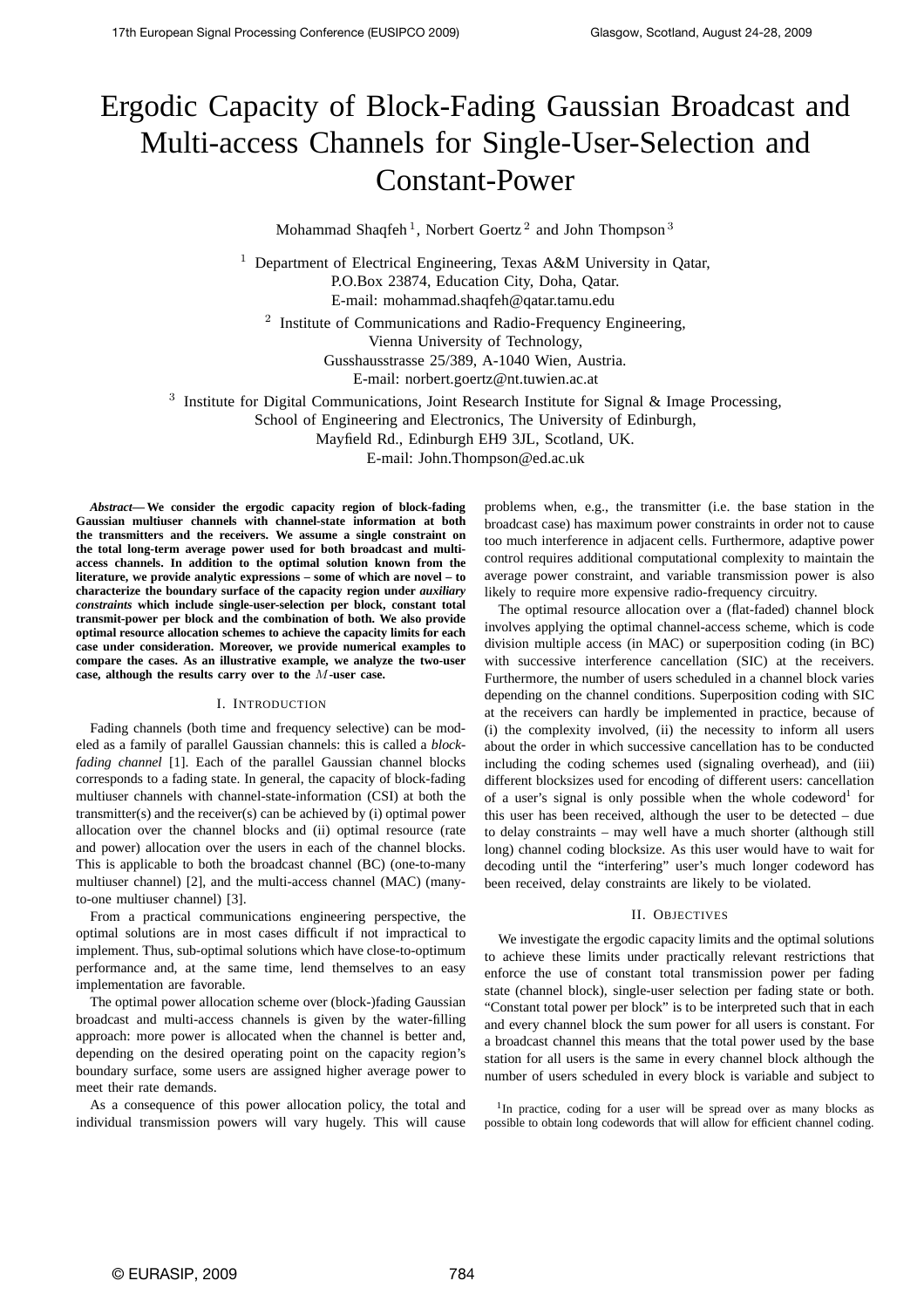optimization. In the multiple-access case, again the sum of all powers of all users' transmitters is assumed to be constant.

In our analysis of the *"multi-access channels"* (MAC), we assume a single long-term average sum-transmit-power constraint instead of individual power constraints for the users that are assumed in previous work [3]. This case is also relevant in practice [4]. Furthermore, it gives a more general solution with an extra information (cannot be obtained from [3]) about the optimal average powers to be allocated to each user to achieve a certain operating point. In [5] the duality of the MAC and BC channels was discussed. It was shown that the capacity region of the MAC channels with sum-power constraint is identical to the capacity region of the dual<sup>2</sup> BC channels. Thus, in all the cases under consideration, the equations characterizing the boundary surface of the capacity region are applicable to both the BC and the dual MAC channels. Furthermore, there exists a striking similarity between the optimal resource allocation for both channels.

Our objective, in this paper, is to study how much we will lose in terms of system capacity when we apply one or both of the specified auxiliary constraints. In order to answer this question, we (i) give closed-form expressions – which are novel contributions – that characterize the capacity limits and (ii) describe resource allocation schemes (for BC and MAC) – again with some novel contributions – to achieve these limits for the following four cases with different constraints:

- **OPT**: optimal solution, without any auxiliary constraints (new analytical results that complement the original work in the literature, i.e. [2] for the BC case and [3] for the MAC case, presented in this paper).
- **CP**: constant sum power of all users in every channel state (new analytical results presented in this paper).
- **SU**: selection of a single-user only in every channel state.
- **CP-SU**: constant sum power *and* single-user selection in every channel state.

We provide numerical results in which we compare the four cases. To visualize the capacity limits, we consider the two-user case, with the assumption of different long-term average channel qualities of the users. Qualitatively, the results carry over to the  $M$ -user case. We perform analysis for a higher number of users as well by selecting a specific operating point (max. sum-throughput) for symmetric channels.

### III. CHANNEL MODEL

The *block-fading channel* is used to model time and frequency selective fading channels. The fading channels are divided into a family of parallel Gaussian "constant" channels, each corresponds to a "flat" fading state. These constant channels are called blocks. A channel block could last for several time slots as long as the channel quality is almost constant (dependent on fading statistics).

The M-user Gaussian block-fading broadcast channel (BC) consists of a single transmitter and  $M$  receivers. In channel block  $k$ , the transmitter broadcasts a signal  $x[k]$ , and the received signals are

$$
y_i[k] = \sqrt{h_i[k]}x[k] + n_i[k], \quad i = 1, \cdots, M
$$

where  $h_i[k] > 0$  is the constant channel quality (i.e. power gain)<sup>3</sup> between the transmitter and the *i*-th receiver at channel-block  $k$ ,

<sup>2</sup>BC and MAC channels are dual if they have the same channel vector h (i.e.  $h_i$  of receiver i in the BC equals  $h_i$  of transmitter i in the MAC).

 $3$ In this paper we assume, without loss of generality, that the channel gain  $h$ is real and representing the power gain of the link.  $h$  does not have imaginary part since we assume perfect phase information at the receivers.

and  $n_i[k]$  is Gaussian noise with zero mean of that receiver. The noises  $n_i[k]$  are statistically independent, and are assumed to have a common variance  $\sigma^2$ .

The M-user Gaussian block-fading multi-access channel (MAC) consists of a single receiver and  $M$  transmitters. At channel block  $k$ , each transmitter *i* transmits a signal  $x_i[k]$ , and the receiver receives the composite signal

$$
y[k] = \sum_{i=1}^{M} \sqrt{h_i[k]} x_i[k] + n[k]
$$

where  $h_i[k] > 0$  is the constant channel quality between the *i*-th transmitter and the receiver at channel-block k.

The fading processes of all users are independent of each other, are stationary and have continuous probability density functions,  $f_i(h)$ . In the numerical examples through the paper, we assume the fading processes have the Rayleigh<sup>4</sup> distribution. The cumulative distribution functions of the fading processes are denoted by  $F_{h_i}(x) \doteq \int_0^x f_{h_i}(h') dh'.$ 

We use the notation  $P_i[k]$  and  $R_i[k]$  to indicate the power<sup>5</sup> and the rate (bits/sec/Hz) respectively that are allocated to user  $i$  in channel block k. The long-term average rate that is allocated to user i is denoted as  $R_i$ . The long-term average sum-power constraint is denoted as  $\bar{P}$ .

#### IV. PROBLEM FORMULATION

The ergodic capacity region is defined as the set of all achievable rate vectors **R** such that the long-term average power constraint  $\bar{P}$ over all channel blocks is not exceeded. The optimum points within the capacity region are those that are located on the boundary surface. The latter can be characterized as the closure of the parametrically defined surface

$$
\left\{ \mathbf{R}(\boldsymbol{\mu}) : \boldsymbol{\mu} \in \mathbb{R}^M_+, \sum_i \mu_i = 1 \right\} \tag{1}
$$

where for every weighting factor vector  $\mu$ , the rate vector  $R(\mu)$  can be obtained by solving the optimization problem:

$$
\max \frac{1}{K} \sum_{k=1}^{K} \sum_{i=1}^{M} \mu_i R_i[k] \text{ subject to } \frac{1}{K} \sum_{k=1}^{K} \sum_{i=1}^{M} P_i[k] = \bar{P} \tag{2}
$$

where  $K$  is the total number of channel blocks, and  $M$  is the number of active users. We assume w.l.o.g. that all channel blocks have identical frequency bandwidth and time duration.

The two auxiliary constraints that are considered in this work to be added to the problem definition in (2) are:

• Constant sum power per channel block:

$$
P[k] = \sum_{i=1}^{M} P_i[k] = \bar{P}
$$
 (3)

• Single-user selection per channel block:  $R[k]$  has a maximum number of one non-zero element.

# V. CHARACTERIZATION OF THE BOUNDARY OF THE CAPACITY REGION

In this section, we provide characterization of the boundary of the capacity region of block-fading BC and MAC channels for the cases

 ${}^4f_{h_i}(x) = \frac{1}{h_i} \exp\left(\frac{-x}{h_i}\right)$ ,  $\bar{h}_i$  is the average channel quality <sup>5</sup>When we use the notation P, we mean the transmit power  $P_T$ . The received power is indicated as  $P_R$ .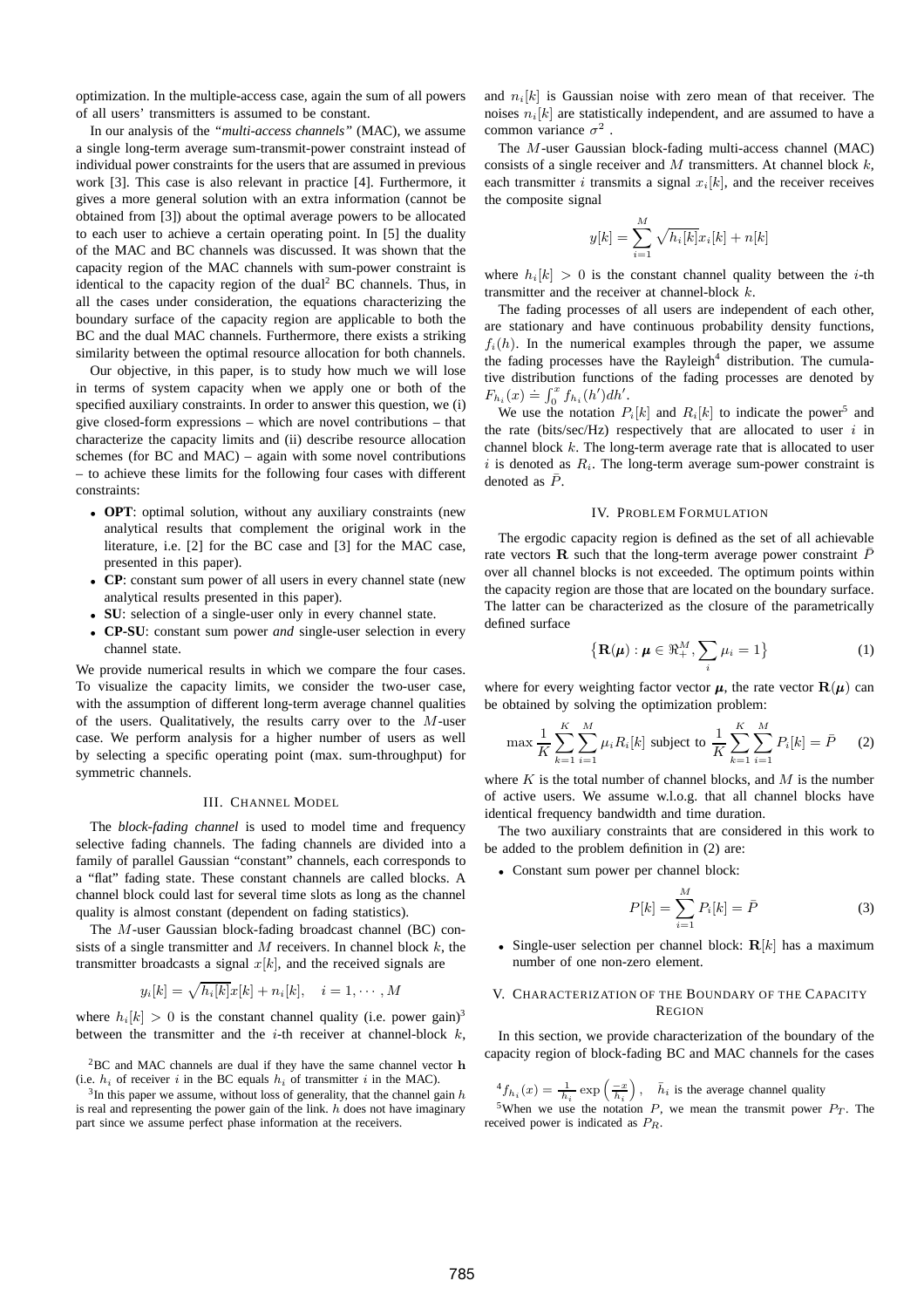under consideration<sup>6</sup>. This includes (i) describing resource allocation schemes to achieve the capacity boundary limits of BC and MAC channels, and (ii) giving closed-form expressions that characterize the capacity limits (the same expressions are applicable to both BC and dual MAC) for a given weighting vector  $\mu$  defining one point in the boundary surface (1).

## *A. OPT: Optimal Case (No Auxiliary Constraints)*

As discussed in [1], problem (2) can be solved by first applying the Lagrangian characterization in order to define the problem in an unconstrained format. The resulting optimization problem is:

$$
\max_{\{P[k]\}} \sum_{k=1}^{K} \left( \sum_{i=1}^{M} \mu_i R_i[k] - \lambda \sum_{i=1}^{M} P_i[k] \right) \tag{4}
$$

This is equivalent to

$$
\sum_{k=1}^{K} \max_{P[k]} \left( \sum_{i=1}^{M} \mu_i R_i[k] - \lambda P[k] \right) \tag{5}
$$

where  $\lambda$  is selected such that

$$
\frac{1}{K} \sum_{k=1}^{K} P[k] = \bar{P}
$$
\n(6)

Thus, the main optimization problem is decomposed into (i) a family of optimization problems, one for each channel block, and (ii) an equation to control the power price  $\lambda$  in order to maintain the longterm average power constraint. Following the procedure described in [1] by defining marginal utility functions, and by extending these results to the MAC case, we provide a summary of the solution:

Power allocation over the channel blocks: The total power transmitted in a block  $k$  is identical in BC [1] and MAC channels (with  $x^+ = \max(x, 0)$ :

$$
P_{sum}[k] = \max_{i} \left[ \sigma^2 \left( \frac{\mu_i}{\lambda} - \frac{1}{h_i[k]} \right)^+ \right] \,. \tag{7}
$$

Resource allocation in each channel block: The optimal resource allocation over a (flat-faded) channel block involves applying the optimal channel-access scheme, which is code division multiple access (in MAC) or superposition coding (in BC) with successive interference cancellation (SIC) at the receivers. The SIC at the receivers of BC channels is in order of decreasing  $\mu$ . Each receiver decodes the signals sent to users of higher  $\mu$  before decoding its own signal. However, in MAC channels, the receiver performs SIC in order of increasing  $\mu$  [5]. We provide a summary of the greedy algorithm procedure to compute the power allocated to each user in channel block  $k$ , for both BC [1] and MAC –novel contribution by extending results of BC to MAC with sum power constraint– channels:

Marginal utilities functions ("rate revenue minus power cost") are defined for each channel block k:

BC: 
$$
u_i(z) \equiv \frac{\mu_i}{\frac{1}{h_i[k]} + z} - \lambda, z \ge 0
$$
 (8)

$$
\text{MAC: } u_i(z) \equiv \frac{\mu_i}{1+z} - \frac{\lambda}{h_i[k]}, \ z \ge 0 \tag{9}
$$

Then based on the marginal utilities which are dependent on the

channel qualities vector  $h[k]$ , the intervals  $A_i$  are obtained:

$$
\mathcal{A}_i \equiv \{ z \in [0, \infty) : u_i(z) > u_j(z) \ \forall j \neq i \text{ and } u_i(z) > 0 \}
$$

Since  $u_i(z)$  is monotonically decreasing and  $u_i(z)$ ,  $u_i(z)$  ( $i \neq j$ ) cross each other at maximum once, the interval  $A_i$  is continuous. The power allocation is calculated as:

BC: 
$$
P_i[k] = \sigma^2 \int_{\mathcal{A}_i} dz
$$
 (10)

$$
\text{MAC: } P_i[k] = \frac{\sigma^2}{h_i[k]} \int_{\mathcal{A}_i} dz \tag{11}
$$

To derive equations to characterize the boundary surface of the capacity region, we complement the work in [1] to get the following equations to compute  $\mathbf{R}(\mu)$  in (1). We use the assumption that the fading processes of all users are stationary with continuous probability density functions and independent of each other: for each user  $i = 1, ..., M$ 

$$
R_i^{\text{OPT}} = \frac{1}{\ln 2} \int_0^\infty \frac{1}{1+z} \int_{\frac{\lambda(1+z)}{\mu_i}}^\infty f_{h_i}(x) \prod_{j \neq i} F_{h_j}(\alpha^*) dx dz \quad (12)
$$

or equivalently

$$
R_i^{\text{OPT}} = \frac{1}{\ln 2} \int_0^{\frac{\mu_i}{\lambda}} \int_{\frac{\mu_i}{\frac{\mu_i}{\lambda} - z}}^{\infty} \frac{1}{\frac{1}{x} + z} f_{h_i}(x) \prod_{j \neq i} F_{h_j}(\beta^*) dx dz \quad (13)
$$

where  $\lambda$  in (12), (13) is computed based on (6) which, in our case of independent fading processes, is equivalent to:

$$
\sum_{i} \int_{\frac{\lambda}{\mu_i}}^{\infty} f_{h_i}(x) \prod_{j \neq i} F_{h_j}(\zeta^*) \left[ \frac{\mu_i}{\lambda} - \frac{1}{x} \right] dx = \frac{\bar{P}}{\sigma^2}
$$
 (14)

There are two other equivalent forms to compute  $\lambda$ :

$$
\sum_{i} \int_{0}^{\infty} \int_{\frac{\lambda(1+z)}{\mu_i}}^{\infty} \frac{1}{x} f_{h_i}(x) \prod_{j \neq i} F_{h_j}(\alpha^*) dx dz = \frac{\bar{P}}{\sigma^2}
$$
 (15)

$$
\sum_{i} \int_{0}^{\frac{\mu_{i}}{\lambda}} \int_{\frac{\mu_{i}}{\lambda} - z}^{\infty} f_{h_{i}}(x) \prod_{j \neq i} F_{h_{j}}(\beta^{*}) dx dz = \frac{\bar{P}}{\sigma^{2}}
$$
 (16)

 $\alpha$ ,  $\beta$ ,  $\zeta$  are given by:

$$
\alpha = \frac{\lambda}{\frac{\lambda}{x} + \frac{\mu_j - \mu_i}{1 + z}}\tag{17}
$$

$$
\beta = \frac{\mu_i x}{\mu_j + zx(\mu_j - \mu_i)}\tag{18}
$$

$$
\zeta = \frac{1}{\frac{1}{x} + \frac{\mu_j - \mu_i}{\lambda}}\tag{19}
$$

The notation  $x^*$  in (12), (13), (14) is defined as [7]:

$$
x^* \doteq \left\{ \begin{array}{ll} x & \text{if } x \ge 0 \\ +\infty & \text{if } x < 0 \end{array} \right. \tag{20}
$$

# *B. CP: Constant Sum-Power per Block*

In this case, the main optimization problem (2) becomes equivalent to optimizing over each channel block  $k$ :

$$
\max \sum_{i=1}^{M} \mu_i R_i[k] \text{ subject to } \sum_{i=1}^{M} P_i[k] = \bar{P} \tag{21}
$$

Thus, the problem is to allocate the resources over the users in each channel block. The power allocated to each user in each channel block can be obtained using the same greedy procedure of the optimal case, but with the replacement of the global power price  $\lambda$  in (8), (9) by

<sup>&</sup>lt;sup>6</sup>The detailed proofs are omitted due to paper length restriction. We assume here that the reader is aware of the original papers in this topic (mainly [1]) as our work complements these results. The proofs will, however, be given in a full journal paper version of this work [6].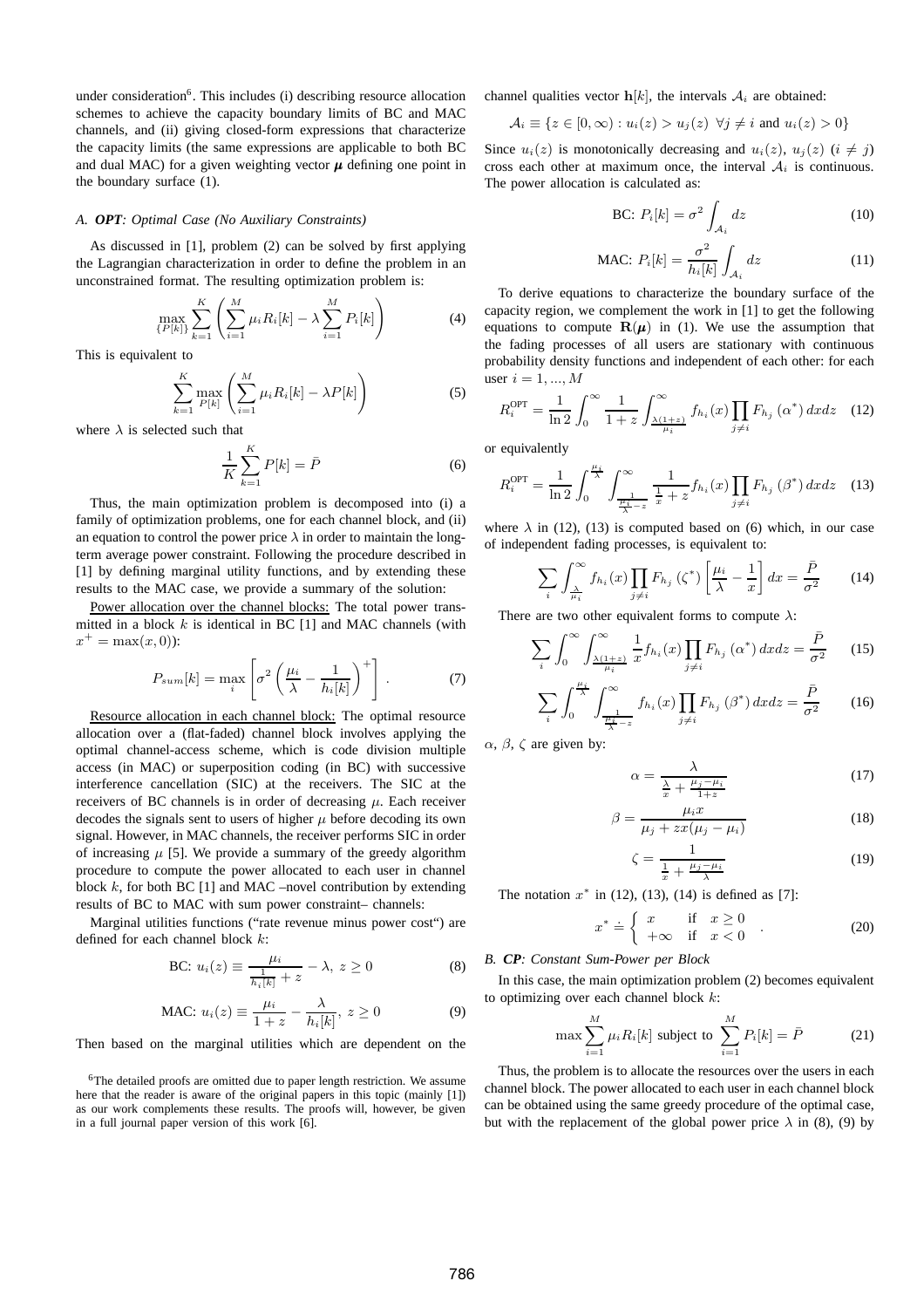block-dependent power price  $\lambda[k]$ , which is obtained as:

$$
\lambda[k] = \max_{i} \left( \frac{\mu_i}{\frac{1}{h_i[k]} + \frac{\bar{P}}{\sigma^2}} \right)
$$
 (22)

The channel access scheme and the order of SIC is identical to the OPT case.

The boundary surface is characterized by the equation:

$$
R_i^{\rm CP} = \frac{1}{\ln 2} \int_0^{\frac{\bar{P}}{\sigma^2}} \int_0^{\infty} \frac{1}{\frac{1}{x} + z} f_{h_i}(x) \prod_{j \neq i} F_{h_j}(\beta^*) dx dz \qquad (23)
$$

where  $\beta$  defined in (18), and the notation  $[x]^*$  in (20).

# *C. SU: Maximum of Single-User Selection per Block*

In this case, the solution of the optimization problems over each channel block becomes a user selection strategy, where the user to be scheduled is the one who maximizes the selection argument (policy). The only user  $m$  scheduled to transmit (MAC) or receive (BC) in block  $k$ , and the power allocated to this user are calculated according to:

$$
m = \arg\max_{i} \left( \mu_i R_i[k] - \frac{\lambda P_i[k]}{\sigma^2} \right) \tag{24}
$$

where  $P_i[k]$  is calculated according to:

$$
P_i[k] = \sigma^2 \left[ \frac{\mu_i}{\lambda} - \frac{1}{h_i[k]} \right]^+
$$
 (25)

The boundary surface is characterized by the equation [8]:

$$
R_i^{\text{SU}} = \int_{\frac{\lambda}{\mu_i}}^{\infty} f_{h_i}(x) \prod_{j \neq i} F_{h_j}(\gamma) \log \left(\frac{\mu_i x}{\lambda}\right) dx \tag{26}
$$

where  $\lambda$  in (26) is computed according to

$$
\sum_{i} \int_{\frac{\lambda}{\mu_i}}^{\infty} f_{h_i}(x) \prod_{j \neq i} F_{h_j}(\gamma) \left[ \frac{\mu_i}{\lambda} - \frac{1}{x} \right] dx = \frac{\bar{P}}{\sigma^2}
$$
 (27)

 $\gamma$  in (26), (27) is given by:

$$
\gamma = \frac{-\lambda}{\mu_j W \left[ -\left(\frac{\lambda}{\mu_i x}\right)^{\frac{\mu_i}{\mu_j}} \exp\left(\frac{\mu_i}{\mu_j} - \frac{\lambda}{\mu_j x} - 1\right) \right]}
$$
(28)

with  $W()$  the Lambert function [9] (inverse of  $f(x) = xe^x$ ).

## *D. CP-SU: Both Constraints*

In this case, the only user  $m$  scheduled to transmit (MAC) or receive (BC) in block  $k$ , and the power allocated to this user are calculated according to:

$$
m = \arg\max_{i} \mu_i R_i[k] \quad \text{and} \quad P_i[k] = \bar{P} \tag{29}
$$

 $R_i[k]$  in (24) and (29) is the Shannon capacity of AWGN channel:

$$
R_i[k] = \log\left(1 + \frac{h_i[k]P_i[k]}{\sigma^2}\right)
$$

The boundary surface is characterized by [8]:

$$
R_i^{\text{CP-SU}} = \int_0^\infty f_{h_i}(x) \prod_{j \neq i} F_{h_j}(\eta) \log \left( 1 + \frac{x \bar{P}}{\sigma^2} \right) dx \tag{30}
$$

where  $\eta$  is defined as:

$$
\eta = \frac{\left(1 + x\frac{\bar{P}}{\sigma^2}\right)^{\frac{\mu_i}{\mu_j}} - 1}{\frac{\bar{P}}{\sigma^2}}
$$
(31)

# VI. NUMERICAL EXAMPLES

## *A. Comparison of Two-User Case*

We provide a numerical example of applying the equations to characterize the boundary surface of the capacity region for the four cases under consideration in a scenario of two users. The two-user case is selected because it is possible to visualize the capacity regions and compare the different cases. Qualitatively, the results carry over the general M-user case.



Fig. 1. Boundaries of the ergodic capacity regions for the two-user case. The users are Rayleigh-faded with 10dB difference in average channel qualities.

In Fig. 1 we show the capacity regions with the assumption that the users channels are fading independently and with Rayleigh distribution. The first user channel has 10dB better long-term average channel quality over the second user channel. Any specific point in the capacity boundary can be achieved by adjusting the weighting factors  $\mu$ . We selected a relevant case in which the network average spectral efficiency can range between 1 and 3 bits/sec/Hz.

The main conclusions we obtain from the results are:

- Power control is more important when the operating point of the system has overall low spectral efficiency (to serve weakchannel users). For high spectral efficiencies, using constant power per block is justified and has minor detrimental effects to the capacity of the system.
- For constant transmit power systems, applying superposition coding provides negligible improvements to the achievable rates. Thus, using single-user selection scheme in such systems is justified. On the other hand, for systems applying optimal power control, superposition coding is useful for a range of operating points.

## *B. Sum-Throughput Comparison for Symmetric Channels*

In this example, we compare the capacity difference between systems applying optimal power control and constant power per block systems for various number of users. Since it is not possible to visualize the capacity regions for systems with more than 3 users, we use instead a specific operating point within the capacity boundary surface. We select the maximum sum-throughput capacity and make the analysis with assumption of symmetric users channels.